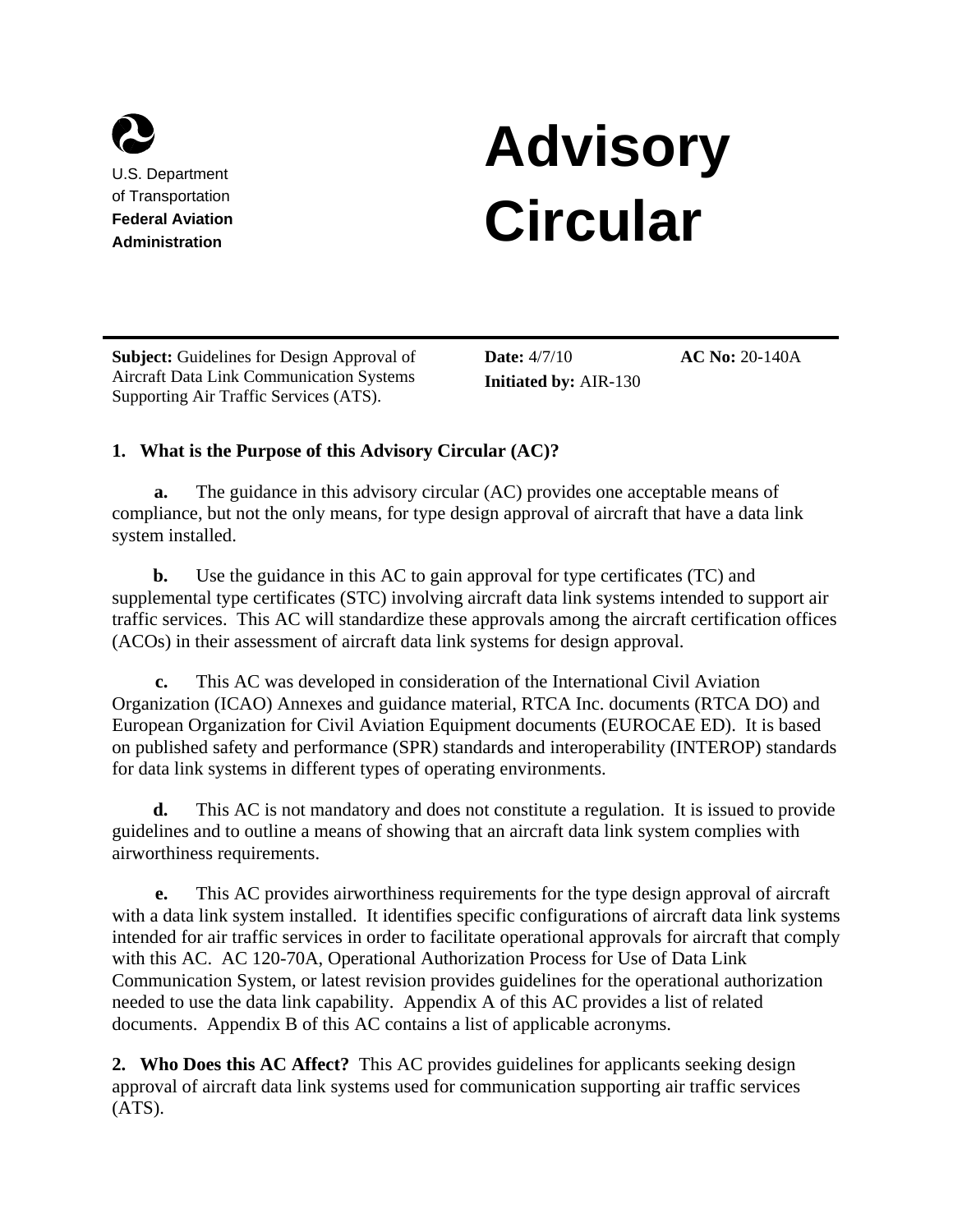# **3. What Does this AC Cancel?** This AC supersedes and therefore cancels AC 20-140.

## **4. Definitions for Different Types of Data Link Systems.**

**a.** Overview.

(1) This AC defines interoperability designators for data link capability in terms of the data link applications. Associated with the data link capability, this AC defines interoperability, safety and performance criteria for the aircraft data link system. For oceanic and remote airspace, when data link is required for operations, performance designators have been defined to identify the criteria for the design approval. This AC covers only the aircraft allocations of these criteria. The communication service provider (CSP), air traffic service provider (ATSP), and operator must also be considered when approving operations as part of the operational authorization in AC 120-70A or latest revision. The air traffic service provider may use these designators to prescribe data link capability and performance in specified airspace and require the aircraft and the operator to be approved by the State of Registry or State of the Operator.

(2) ICAO is developing a Global Data Link Document (GOLD), expected to be published in July 2010, to facilitate global harmonization of existing data link operations and resolve regional and/or State differences impacting seamless operations. It includes required communication performance (RCP), surveillance specifications and guidelines on postimplementation monitoring and corrective action. The RCP and surveillance specifications are based on RTCA DO-306/EUROCAE ED-122.

**b.** Data link systems – interoperability designators.

(1) "Data link" is a generic term that encompasses different types of data link systems and subnetworks.

(2) Figure 1 shows different ATSU (ground) systems and aircraft systems that are interoperable. A designator is associated with each type of ATSU and aircraft data link system to indicate acceptable interoperable configurations for the data link applications.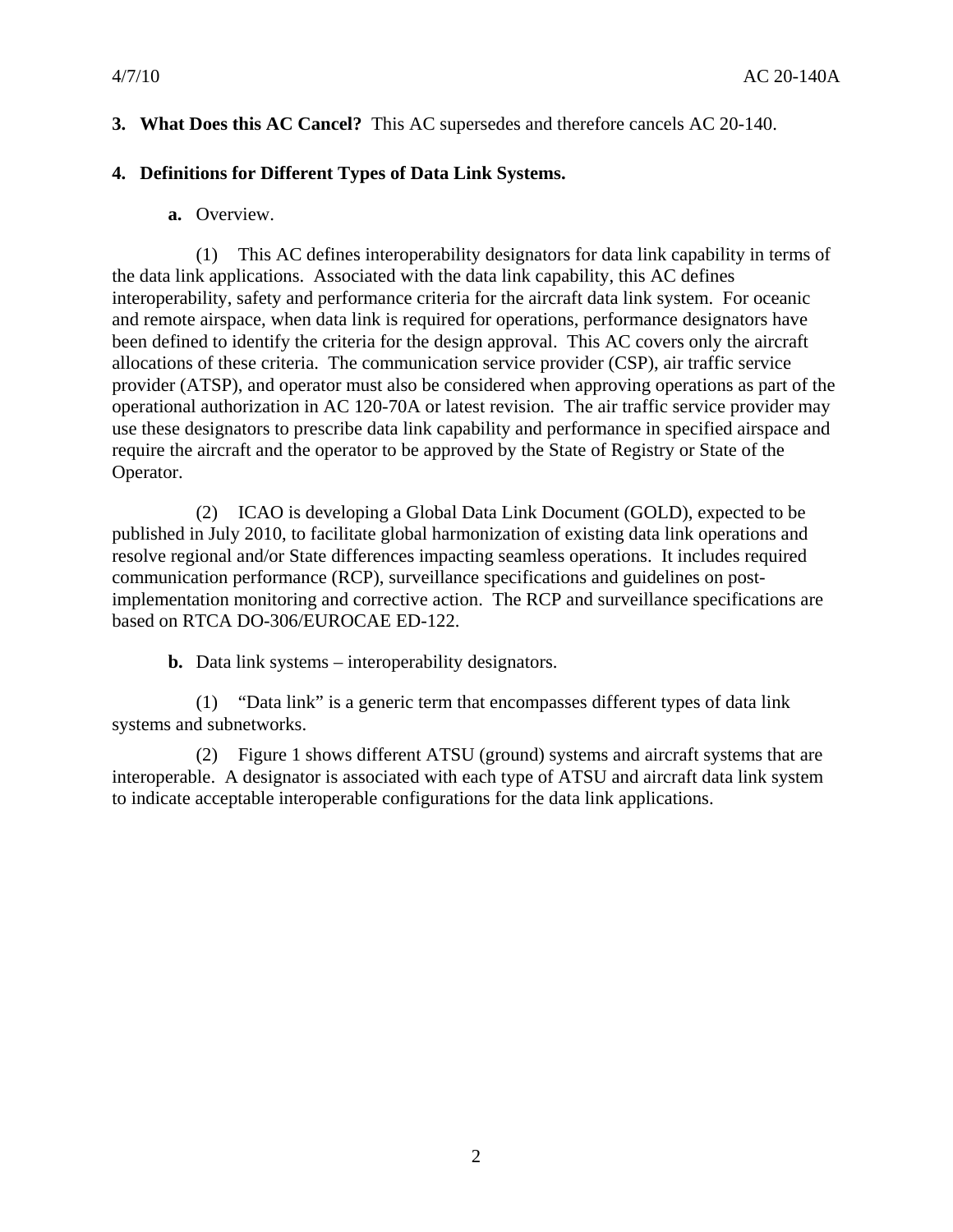

# **Figure 1. Different ATSU/aircraft Data Link Application Interoperability Designators**

| Application<br><b>Designator</b> | <b>Description</b>                                                                                                                                                                                                                                                                                                             |  |  |  |
|----------------------------------|--------------------------------------------------------------------------------------------------------------------------------------------------------------------------------------------------------------------------------------------------------------------------------------------------------------------------------|--|--|--|
| <b>ACARS ATS</b>                 | ATS applications, departure clearance (DCL), oceanic clearance (OCL) and data link – automatic terminal<br>information service (D-ATIS), supported by aircraft communications addressing and reporting system (ACARS).                                                                                                         |  |  |  |
| <b>FMC WPR</b>                   | Flight management computer waypoint position reporting (FMC WPR) ATS application, generates and sends<br>waypoint position reports, supported by flight management system and ACARS.                                                                                                                                           |  |  |  |
| <b>ATSU CFRS</b>                 | Communication service provider's (CSP's) centralized flight management computer waypoint reporting system<br>(CFRS) enables ATSU to receive waypoint position reports in ICAO format from any FMC WPR aircraft.                                                                                                                |  |  |  |
| <b>ATSU AOC</b>                  | Operator's aeronautical operational control (AOC) facility enables ATSU to receive waypoint position reports in<br>ICAO format from the operator's FMC WPR aircraft.                                                                                                                                                           |  |  |  |
| <b>ATSU CADS</b>                 | CSP's centralized ADS-C system (CADS) enables an ATSU without FANS 1/A capability to receive ADS-C<br>reports from any FANS 1/A, FANS 1/A+ or FANS 1/A ADS-C aircraft.                                                                                                                                                         |  |  |  |
| <b>FANS 1/A</b>                  | Initial future air navigation system (FANS 1/A) ATS applications, AFN, CPDLC and ADS-C, supported by FANS<br>1/A over ACARS.                                                                                                                                                                                                   |  |  |  |
|                                  | Note: FANS 1/A typically involve communication (CPDLC), navigation (RNAV/RNP) and surveillance (ADS-<br>C). This document refers to the FANS 1/A for the data link system, which includes the CPDLC and<br>ADS-C applications. Refer to ICAO Doc 9613 for guidance material on navigation (RNAV/RNP)<br>qualification and use. |  |  |  |
| FANS $1/A +$                     | Same as FANS 1/A, except with additional features, such as the message latency timer function, described in<br>DO-258A/ED-100A, paragraph 4.6.6.9.                                                                                                                                                                             |  |  |  |
| <b>FANS 1/A ADS-C</b>            | ATS applications, AFN and ADS-C, supported by FANS 1/A over ACARS. FANS 1/A ADS-C - complies with<br>AFN and ADS-C applications, and without CPDLC application.                                                                                                                                                                |  |  |  |
| <b>ATN B1</b>                    | ATS applications, CM and CPDLC, supported by aeronautical telecommunication network – baseline 1 (ATN B1):<br>a) Context management (CM) application for data link initiation capability (DLIC);<br>b) CPDLC for ATS communications management (ACM), ATS clearance (ACL), and ATC microphone check<br>(AMC), except that:     |  |  |  |
|                                  | 1) UM 135 CONFIRM ASSIGNED LEVEL and UM 233 USE OF LOGICAL ACKNOWLEDGEMENT<br>PROHIBITED will not be used by the ATSU; and<br>2) DM 38 ASSIGNED LEVEL (level) is not required by the aircraft.                                                                                                                                 |  |  |  |
|                                  | $Nota$ . Interconerability for departure clearance (DCI) downstream clearance (DSC) data link automatic                                                                                                                                                                                                                        |  |  |  |

*Note: Interoperability for departure clearance (DCL), downstream clearance (DSC), data link – automatic*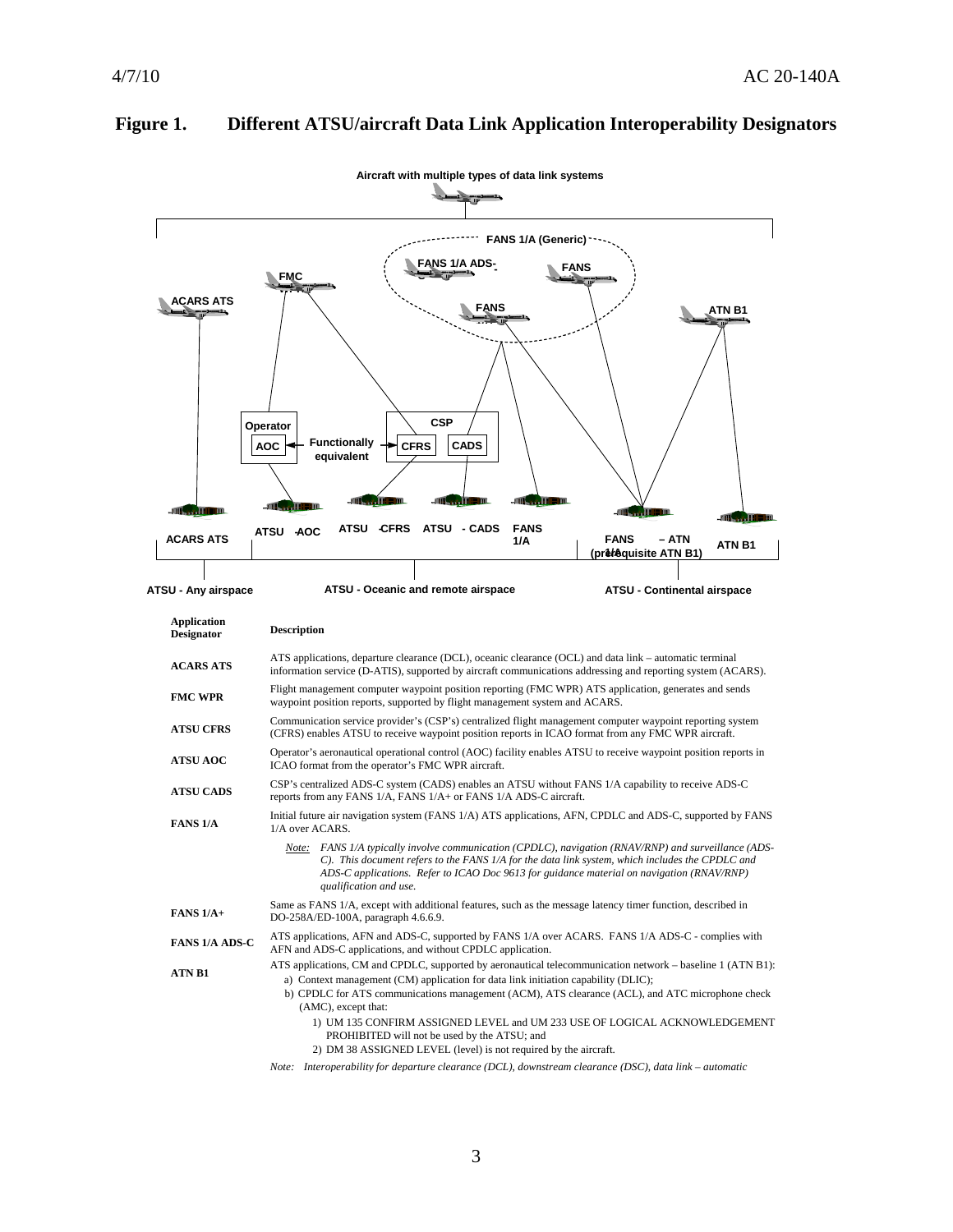(3) The interoperability designators associated with each type of subnetwork is provided in the following table:

| <b>Subnetwork</b><br><b>Designator</b> | <b>Description of designator</b>                              |
|----------------------------------------|---------------------------------------------------------------|
| VDL M <sub>0</sub> /A                  | Very high frequency data link – mode<br>0/A                   |
| VDL M2                                 | Very high frequency data link – mode 2                        |
| HFDL.                                  | High frequency data link                                      |
| <b>SATCOM</b><br>(Inmarsat)            | Inmarsat or MT-SAT – aero classic<br>satellite communications |
| <b>SATCOM</b><br>(Iridium)             | Iridium short burst data satellite<br>communications          |

**Table 4-1. Subnetwork Interoperability Designators** 

(4) The applicable interoperability standards for each type of data link system and each type of subnetwork allocate criteria to the operator, the aircraft data link system, and the air traffic service provider to ensure that the aircraft system, the ground system, and subnetworks are compatible.

**c.** Data link services – safety and performance criteria.

(1) RTCA DO-306/EUROCAE ED-122 (Oceanic SPR), provides operational, safety and performance criteria for data link services that are applicable in oceanic and remote airspace for normal ATC communication and surveillance for a variety of operational capabilities. DO-306/ED-122 defines communication and surveillance performance designators as shown in Tables 4-2 and 4-3, which include the applicable safety criteria.

| <b>RCP</b> type | <b>Transaction time</b><br>(sec) | <b>Continuity</b> | <b>Availability</b>          | <b>Integrity</b>                           |
|-----------------|----------------------------------|-------------------|------------------------------|--------------------------------------------|
| <b>RCP 240</b>  | 240                              | 0.999             | 0.999<br>0.9999 (efficiency) | Malfunction = $10^{-5}$<br>per flight hour |
| <b>RCP 400</b>  | 400                              | 0.999             | 0.999                        | Malfunction = $10^{-5}$<br>per flight hour |

**Table 4-2. Oceanic RCP types (apply to CPDLC)**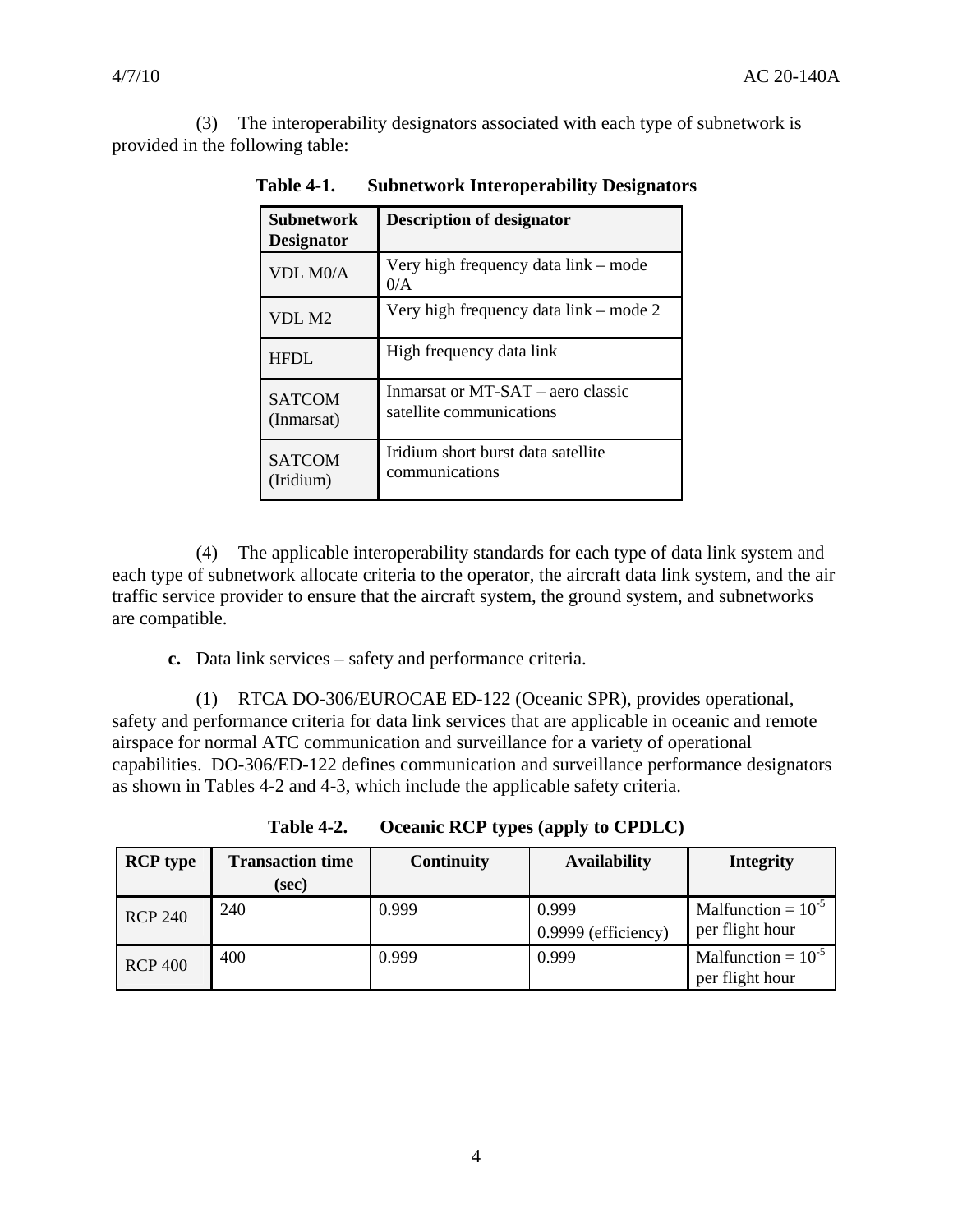| <b>Type</b> | <b>Surveillance</b><br>overdue delivery<br>time (sec) | Continuity | <b>Availability</b>          |                                 | <b>Integrity</b>                              |
|-------------|-------------------------------------------------------|------------|------------------------------|---------------------------------|-----------------------------------------------|
| Type 180    | 180                                                   | 0.999      | 0.999<br>0.9999 (efficiency) | Navigation<br><b>FOM</b>        | See Note 1.                                   |
|             |                                                       |            |                              | Time at<br>position<br>accuracy | $+/- 1$ sec<br>(UTC)                          |
|             |                                                       |            |                              | Data<br>Integrity               | Malfunction<br>$= 10^{-5}$ per<br>flight hour |
| Type 400    | 400                                                   | 0.999      | 0.999                        | Navigation<br><b>FOM</b>        | See Note 1.                                   |
|             |                                                       |            |                              | Time at<br>position<br>accuracy | $+/- 1$ sec<br>(UTC)                          |
|             |                                                       |            |                              | Data<br>Integrity               | Malfunction<br>$= 10^{-5}$ per<br>flight hour |

**Table 4-3. Oceanic Surveillance performance types (apply to ADS-C and FMC WPR)** 

*Note 1: The navigation figure of merit (FOM) is specified on the navigation criteria associated with this specification.*

(2) RTCA DO-290/EUROCAE ED-120, Change 1 and Change 2 (Continental SPR) provides operational, safety and performance criteria for data link services that are applicable in airspace where radar services are provided, referred to as continental airspace. While no RCP types or surveillance specifications have been developed for the data link services in continental airspace, the VDL M2 subnetwork is the only subnetwork that has been prescribed for data link services in continental airspace.

#### **5. Means of Compliance for the Aircraft Data Link System.**

**a.** This section includes the interoperability, safety and performance criteria for the aircraft data link system. Any change to these criteria is considered a deviation from the provisions of this AC. If you request a deviation from these criteria, you should include substantiation that the proposed deviation does not impact interoperability or global seamless operations. You should identify any operational limitations and/or restrictions. This includes, but is not limited to partial compliance to the criteria provided for any of the designators selected in Table 5-1 and Table 5-2.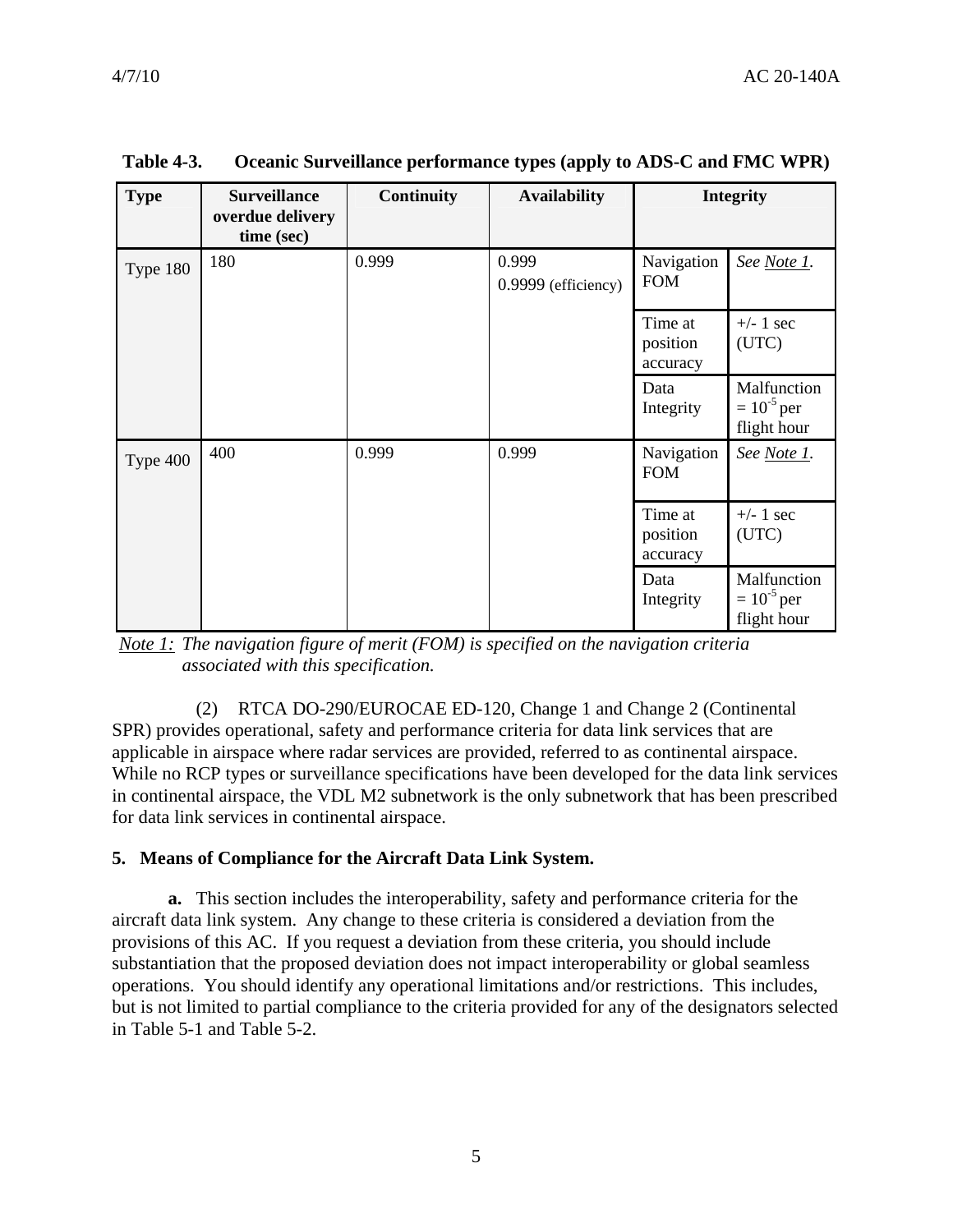**b.** Interoperability.

(1) Table 5-1 provides interoperability criteria for design approval for aircraft data link systems. New installations should comply with criteria of ATN B1, FANS 1/A+, FMC WPR, and/or ACARS ATS. FANS 1/A and FANS 1/A ADS-C apply to previously approved equipment.

(2) The interoperability criteria provided in each row of Table 5-1 are applicable in their entirety to the aircraft data link system for the row (capabilities and the sub-networks selected). Aircraft installations of data link system must comply with all the referenced criteria in a row in order to be identified with the associated interoperability designator.

(3) An aircraft data link system may support any combination of interop designators in Table 5-1. However, for aircraft that are capable of using both FANS 1/A(+) and ATN B1 applications on the same flight, standards and appropriate guidance material will need to be developed.

> *Note: Standards are needed to provide the protocols and requirements to manually or automatically transfer CPDLC connections between ATSUs with different data link systems. Also, guidelines are needed to ensure common flight deck display of messages with the same operational intent, resulting from different message sets between FANS 1/A(+) and ATN B1 CPDLC applications.*

**c.** Safety and Performance Criteria.

(1) Table 5-2 provides safety and performance criteria for design approval for aircraft data link systems.

(2) Aircraft capability that supports multiple RCP type or surveillance operations needs to include appropriate indications and/or procedures to enable the flight crew to notify ATC when aircraft equipment failures result in the aircraft's ability to no longer meet its criteria for any of the RCP types or surveillance specifications.

> *Note: Data link operations that use certain subnetworks, e.g., HFDL, or take place in subnetwork transition areas, e.g., VHF fringe coverage area, may not meet the criteria for some RCP types or surveillance specifications.*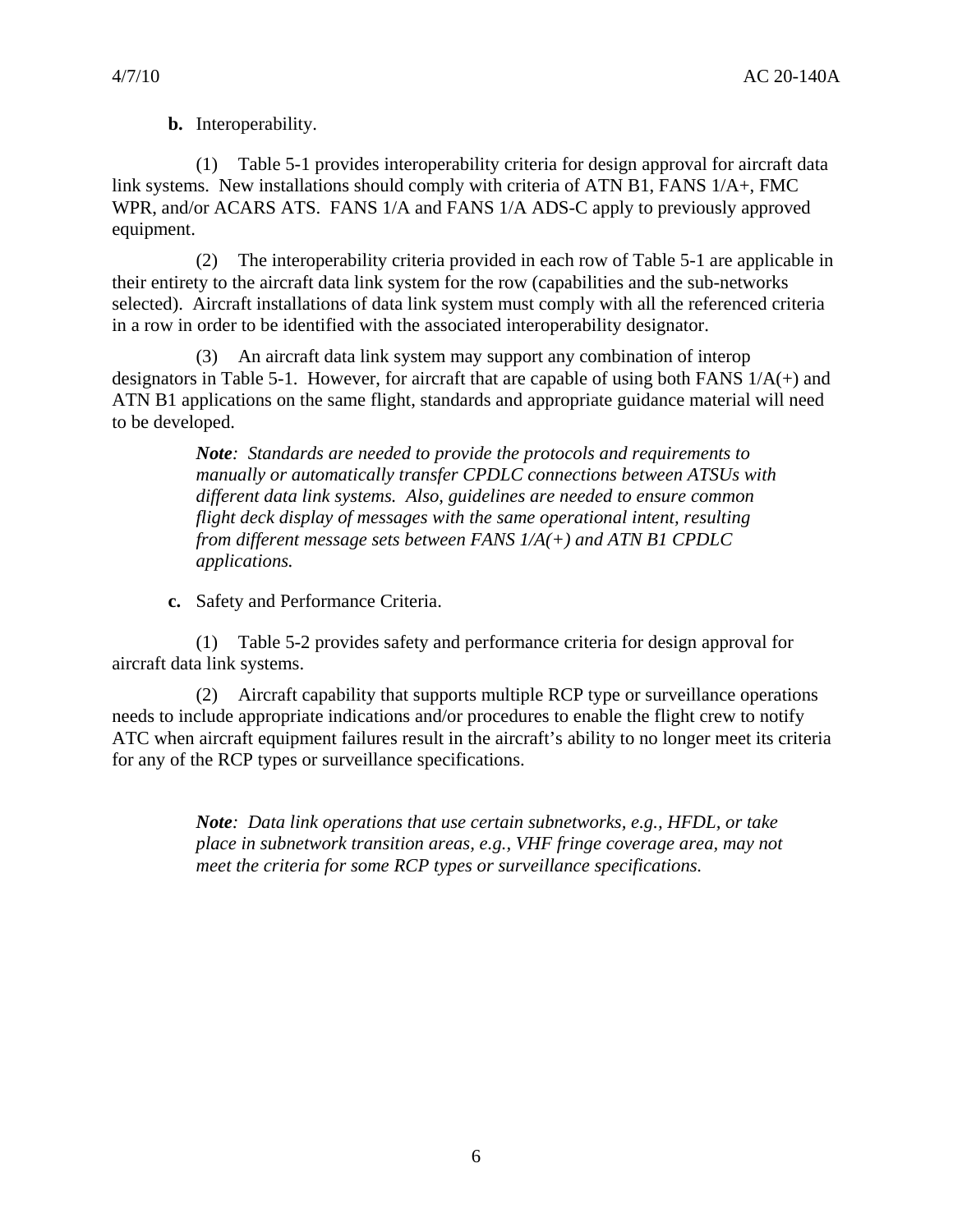| <b>Application</b>                  | <b>Applicable</b><br><b>Standards</b> | Criteria applicable to aircraft means of compliance                               |  |  |
|-------------------------------------|---------------------------------------|-----------------------------------------------------------------------------------|--|--|
| <b>Interop</b><br><b>Designator</b> |                                       |                                                                                   |  |  |
| ATN B1                              | DO-280B/                              |                                                                                   |  |  |
|                                     | ED-110B.                              | • Annex B, para. B.2.1, Airborne System CM P/OICS.                                |  |  |
|                                     |                                       | • Annex B, para. B.4.1, Airborne System CPDLC P/OICS except that:                 |  |  |
|                                     |                                       | (1) UM 135 (CONFIRM ASSIGNED LEVEL), and UM 233<br>(USE OF LOGICAL ACKNOWLEDGMENT |  |  |
|                                     |                                       | PROHIBITED), will not be used by the ground systems; and                          |  |  |
|                                     |                                       | (2) DM 38 (ASSIGNED LEVEL) is not required by the aircraft.                       |  |  |
|                                     |                                       |                                                                                   |  |  |
|                                     | Sub-network                           | Viable sub-networks associated with ATN B1:                                       |  |  |
|                                     | Interop<br>Designator.                | 1) VDL M2.                                                                        |  |  |
|                                     |                                       | TSO-C160 for (Class X) or (Class Z and Y).<br>a)<br>ARINC 631-5.<br>b)            |  |  |
|                                     |                                       |                                                                                   |  |  |
| FANS $1/A+$                         | DO-258A/                              | Section 6, Allocation of interoperability requirements (Denoted by                |  |  |
|                                     | <b>ED-100A</b>                        | "Air").                                                                           |  |  |
|                                     | DO-305/ED-154                         | Paragraph 4.2.13.2, Downlink Message Elements.                                    |  |  |
|                                     | Sub-network                           | Viable sub-networks associated with any application designator                    |  |  |
|                                     | Interop<br>Designator $(s)$ .         | supported by the ACARS network:<br>$1)$ VDL M2                                    |  |  |
|                                     |                                       | TSO-C160, for (Class V) or (Class W and Y)<br>a)                                  |  |  |
|                                     |                                       | non-International Standards Organization (ISO) 8208                               |  |  |
|                                     |                                       | compliant installations. Applicants should submit the                             |  |  |
|                                     |                                       | performance standards that are used to qualify the sub-                           |  |  |
|                                     |                                       | network access protocol (SNAcP) sub-layer.                                        |  |  |
|                                     |                                       | b) ARINC 631-5.<br>ARINC 618-6, Section 11 for INFO frame data format.<br>c)      |  |  |
|                                     |                                       | HFDL (i.e., HFDL-DLS).<br>2)                                                      |  |  |
|                                     |                                       | TSO-C158.<br>a)                                                                   |  |  |
|                                     |                                       | ARINC 618-6, Section 8.<br>b)                                                     |  |  |
|                                     |                                       | ARINC 635-4.<br>$\mathbf{c})$                                                     |  |  |
|                                     |                                       | 3) Inmarsat's SATCOM (Inmarsat, i.e., Data 2).                                    |  |  |
|                                     |                                       | a) TSO-C132.<br>ARINC 618-6, Section 7.<br>b)                                     |  |  |
|                                     |                                       | ARINC 741P2-10, Sections 3.2, 3.6, 4.2 and Attachment<br>$\mathbf{c})$            |  |  |
|                                     |                                       | 2F-44.                                                                            |  |  |
|                                     |                                       | Iridium's SATCOM (i.e., Short Burst Data, SBD).<br>4)                             |  |  |
|                                     |                                       | DO-262A, Normative Appendix, Section 2.<br>a)                                     |  |  |
| FANS 1/A                            | DO-258A/                              | Section 6, Allocation of interoperability requirements (Denoted by                |  |  |
|                                     | ED-100A or                            | "Air").                                                                           |  |  |
|                                     | previous version.                     | Note 1: This aircraft capability supports oceanic & remote operations,            |  |  |
|                                     |                                       | but not continental (domestic), except in the Maastricht                          |  |  |
|                                     |                                       | airspace.                                                                         |  |  |

**Table 5-1. Interoperability Criteria for the Aircraft Data Link System**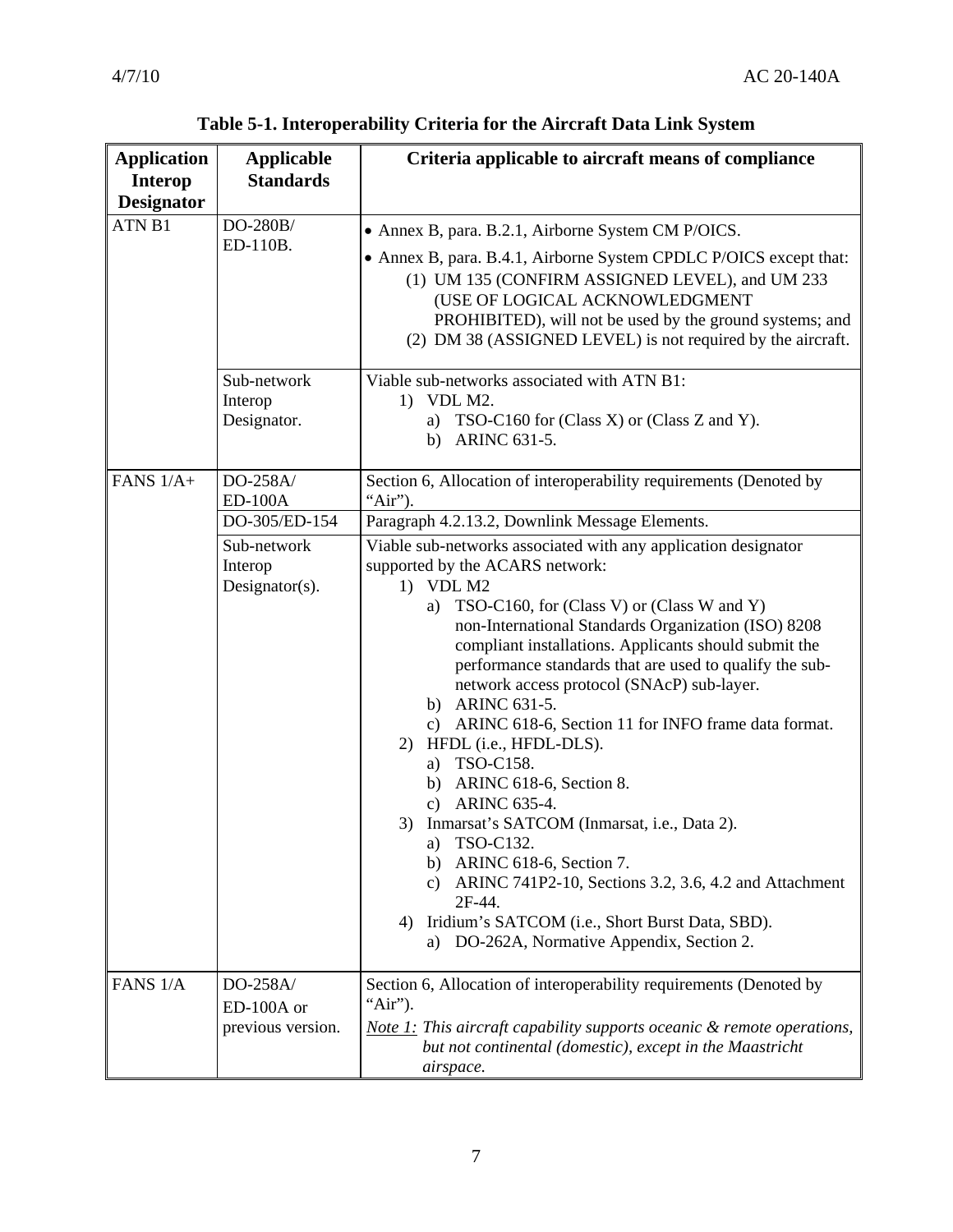| <b>Application</b><br><b>Interop</b><br><b>Designator</b> | <b>Applicable</b><br><b>Standards</b>        | Criteria applicable to aircraft means of compliance                                                                                                                                                                                                                                                                                    |
|-----------------------------------------------------------|----------------------------------------------|----------------------------------------------------------------------------------------------------------------------------------------------------------------------------------------------------------------------------------------------------------------------------------------------------------------------------------------|
|                                                           | Sub-network<br>Interop<br>Designator(s).     | See subnetworks of FANS 1/A+ of this table for applicability.                                                                                                                                                                                                                                                                          |
| FANS 1/A<br>ADS-C                                         | DO-258A/<br>ED-100A or<br>previous version.  | Section 6, Allocation of interoperability requirements (Denoted by<br>"Air") for AFN and ADS-C functionality only.                                                                                                                                                                                                                     |
|                                                           | Sub-networks.                                | See subnetworks of FANS $1/A +$ of this table for applicability.                                                                                                                                                                                                                                                                       |
| <b>FMC WPR</b>                                            | <b>ARINC 702A</b>                            | Paragraph 4.3.6, AOC Interfaced Function, for automatic position<br>reports.<br>Note 2: Provided for definition of FMC WPR and interoperability<br>aspects of the AOC functionality. See DO-306/ED-122 for the<br>safety assessment criteria with respect to use of this<br>functionality.                                             |
|                                                           | Sub-network<br>Interop<br>Designator(s).     | See subnetworks of FANS 1/A+ of this table for applicability.                                                                                                                                                                                                                                                                          |
| <b>ACARS ATS</b>                                          | Varies                                       | The applicant identifies any of the following data link services and<br>meets the associated standards:<br>a) DCL: ED-85A, Chapter 7 (section 7.1) and Appendix A<br>b) D-ATIS: ED-89A, Chapter 7 (section 7.1) and Appendix A<br>c) OCL: ED-106A, Chapter 7 (section 7.1) and Appendix A.<br>d) DCL, D-ATIS, and/or OCL: ARINC 623-3. |
|                                                           | Sub-network<br>Interop<br>Designator( $s$ ). | See subnetworks of FANS 1/A+ of this table for applicability.                                                                                                                                                                                                                                                                          |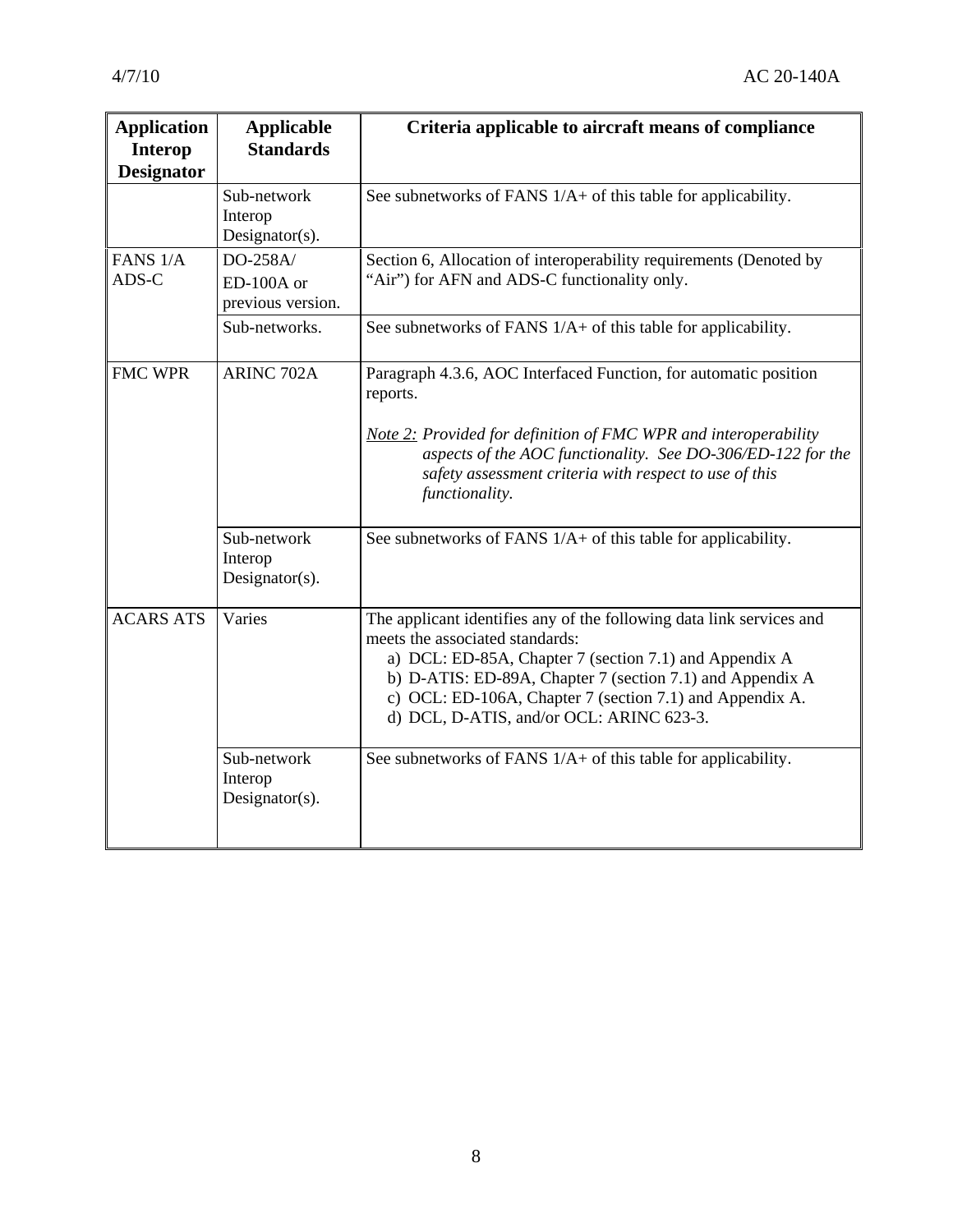| Performance<br><b>Designator</b> | <b>Applicable</b><br><b>Standards</b> | Reference to criteria applicable to aircraft means of<br>compliance                                                                                                                                                                                                                             |
|----------------------------------|---------------------------------------|-------------------------------------------------------------------------------------------------------------------------------------------------------------------------------------------------------------------------------------------------------------------------------------------------|
| <b>RCP 240</b>                   | DO-306/ED-122                         | Annex B, Table B-2, Allocation of CNS/ATM system requirements                                                                                                                                                                                                                                   |
|                                  |                                       | Denoted by "Aircraft System".<br>$\bullet$                                                                                                                                                                                                                                                      |
|                                  |                                       | Requirements applicable to RCP 240 (refer to paragraph<br>$5.2.6$ ).                                                                                                                                                                                                                            |
| <b>RCP 400</b>                   | DO-306/ED-122                         | Annex B, Table B-2, Allocation of CNS/ATM system requirements                                                                                                                                                                                                                                   |
|                                  |                                       | Denoted by "Aircraft System".                                                                                                                                                                                                                                                                   |
|                                  |                                       | Requirements applicable to RCP 400 (refer to paragraph<br>$5.2.6$ ).                                                                                                                                                                                                                            |
| Type 180                         | DO-306/ED-122                         | Annex B, Table B-2, Allocation of CNS/ATM system requirements                                                                                                                                                                                                                                   |
|                                  |                                       | Denoted by "Aircraft System".                                                                                                                                                                                                                                                                   |
|                                  |                                       | Requirements applicable to Surveillance Operations (refer to<br>paragraph 5.2.3.4).                                                                                                                                                                                                             |
| Type 400                         | DO-306/ED-122                         | Annex B, Table B-2, Allocation of CNS/ATM system requirements                                                                                                                                                                                                                                   |
|                                  |                                       | Denoted by "Aircraft System".                                                                                                                                                                                                                                                                   |
|                                  |                                       | Requirements applicable to Surveillance Operations (refer to<br>paragraph 5.2.4.2).                                                                                                                                                                                                             |
| (Continental)                    | DO-290/ED-120                         | Annex A, Table A-3, Allocation of requirements                                                                                                                                                                                                                                                  |
|                                  |                                       | Denoted by "Aircraft System".<br>$\bullet$                                                                                                                                                                                                                                                      |
|                                  |                                       | Requirements applicable to DLIC, ACM, ACL, AMC                                                                                                                                                                                                                                                  |
|                                  |                                       | There is no performance designator (i.e., RCP type or<br>Note:<br>surveillance specifications) for data link services in<br>continental airspace. Demonstration of compliance to these<br>criteria in this AC will be denoted in the flight manual by<br>referring to this "Continental" label. |

**6. Design Considerations for Aircraft Data Link Systems.** The following design considerations apply to all aircraft data link systems intended for air traffic services.

**a.** System Design. The aircraft data link system and placement of such should meet the following criteria:

(1) Make the human-machine interface consistent with the crew interface and flight deck design philosophy of the particular aircraft in which the aircraft data link system is installed.

(2) When the data link functionality is part of an integrated system, ensure that a lower priority function, e.g., AOC data link, does not interfere with the ATS data link functionality. Also, ensure that the ATS data link functionality does not interfere with a higher priority function, e.g., navigation.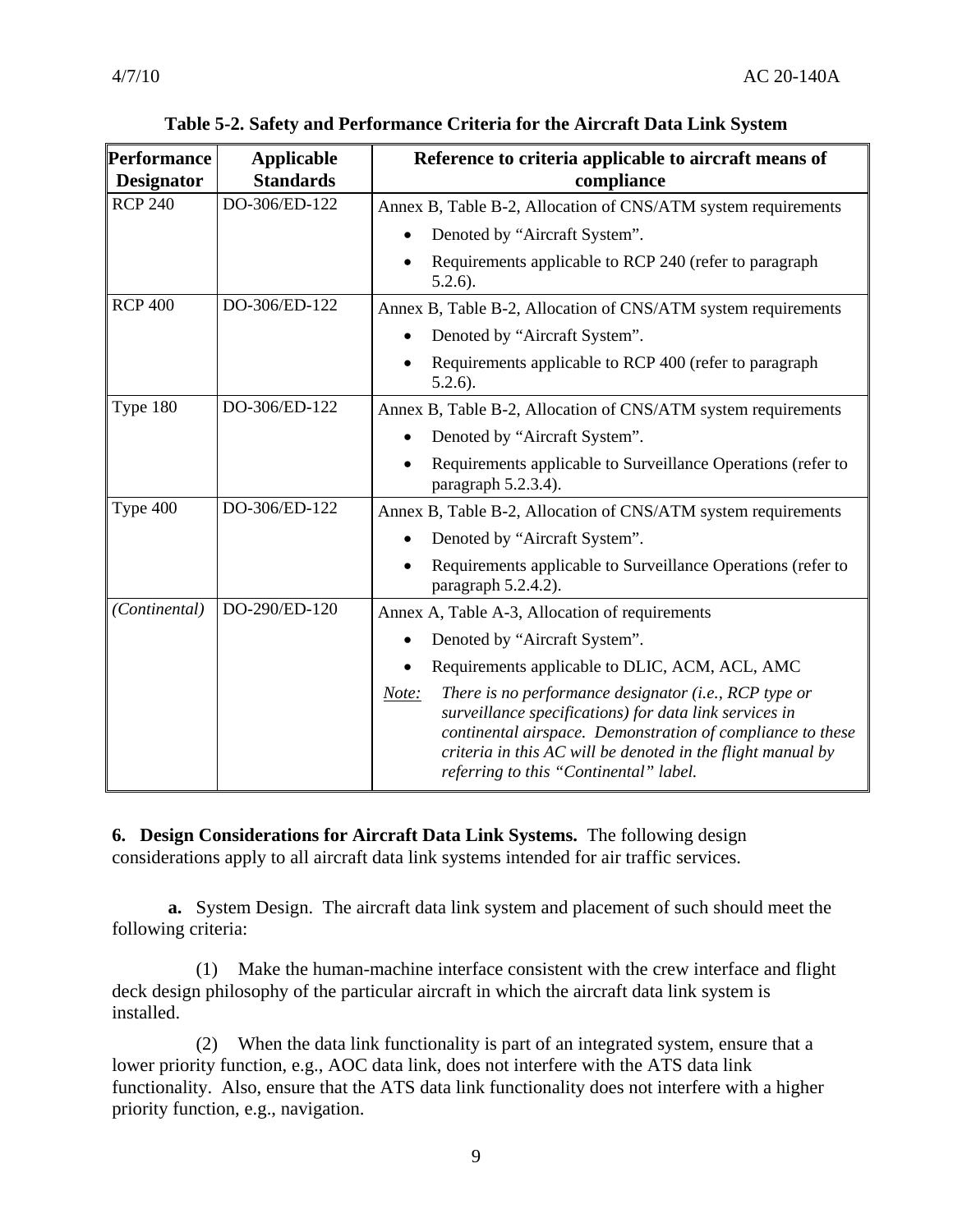(3) If the data link system includes multiple ATS data link applications and subnetworks, provide the crew with the capability to ensure that the different modes of the data link system meet the criteria for the intended operation.

(4) Operationally relevant system behavior should be obvious to the trained crew member.

(5) The display must be placed such that each required flight crew member can read CPDLC messages without leaving their seats.

**b**. Flight Deck Annunciation.The aircraft data link system should have the following annunciation capabilities integrated into the aircraft's crew alerting systems (refer to Title 14 CFR 2X.1322 to distinguish between warning, caution, or advisory alert indications):

(1) Unless otherwise substantiated by the safety assessment, an aural and visual indication for each uplink ATS message intended to be displayed to the flight crew. Include messages not being displayed immediately because of lack of crew acknowledgement to an earlier ATS message. Visual alerts alone can be used for uplink of non-ATS messages.

(2) Indication to the flight crew of aircraft data link system failure.

(3) Indication of status to the flight crew of the air/ground data communication subnetwork, such as loss of an air/ground link.

(4) Indication when the data link system reaches its capability limits, for example, when the system exceeds it memory capacity such that storage or printing is not possible, or the system cannot process a route clearance request because it contains too many user-defined waypoints.

(5) Aural annunciations indicating the receipt of a data communications message during critical flight phases (e.g., takeoff and landing) should be suspended until after the critical flight phase. The criteria that define critical flight phases should be consistent with the particular flight deck philosophy.

(6) Indication of the ATS provider(s) connected to the aircraft; and the applications and sub-networks involved with each connection.

(7) Indication when multiple pages are used to display messages to the flight crew. Use a format that the flight crew can comprehend in an intuitive manner.

(8) Indication that pending open messages are waiting for a response from the flight crew.

(9) Indication of the presence of a message remainder (i.e., additional message information not capable of being displayed on a single page) when a message is greater than the available display area.

(10) Indication of the status of each message, if acknowledged or not, and the time it was sent by the originator, together with the message.

**c.** Flight Deck Controls.Aircraft data link systems should meet the following control capability criteria: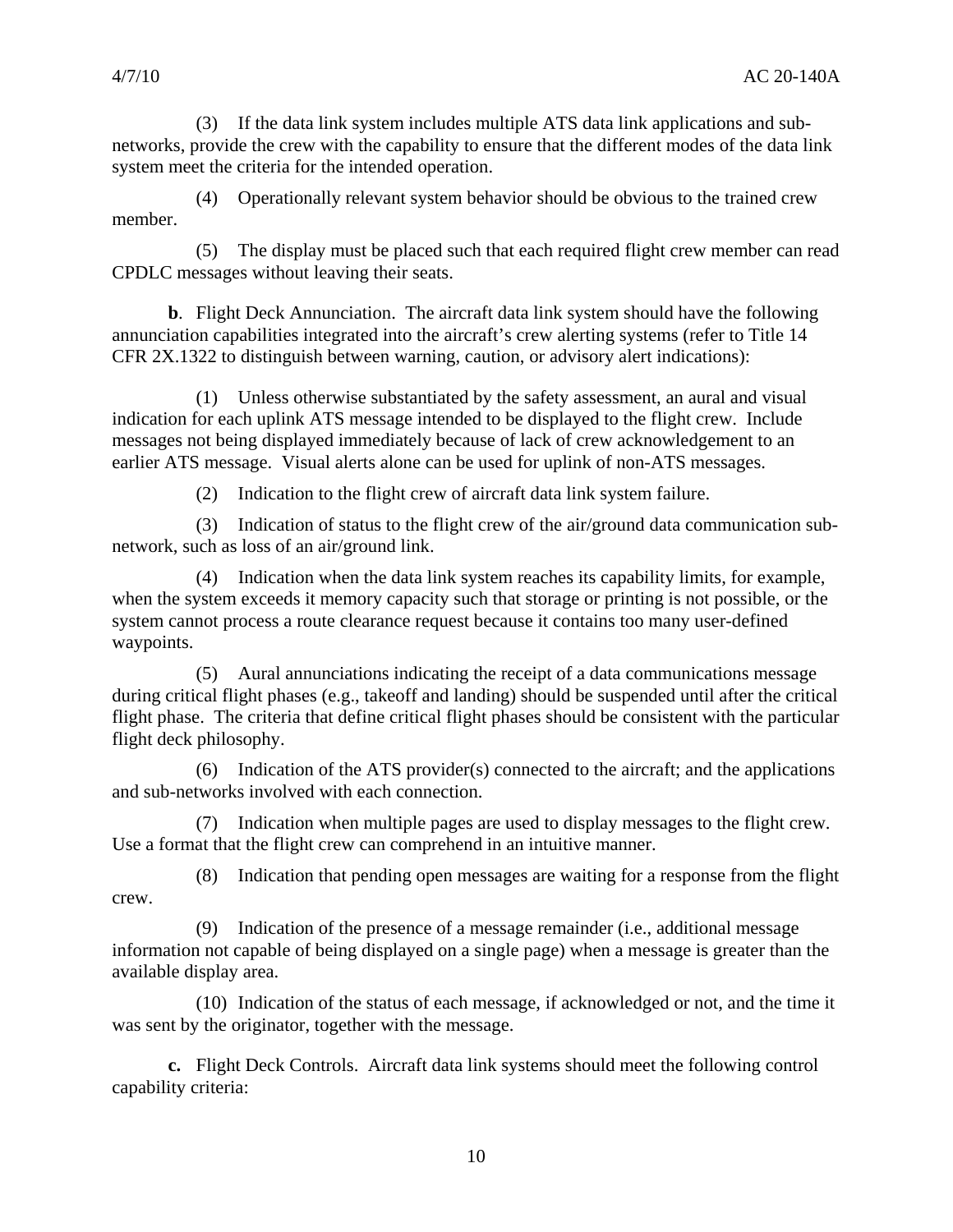(1) Provide a way for the flight crew to activate or deactivate each of the flight deck data communication applications and sub-networks.

(2) Provide a way for the flight crew to acknowledge receipt of CPDLC messages to the sender, when required.

(3) Provide a way for the flight crew to list, select, and retrieve the most recent CPDLC messages received and sent by the flight crew.

(4) Provide a way for the flight crew to clear CPDLC messages from the display.

(5) Provide a way for the flight crew to create, store, retrieve, edit, delete, and send messages.

(6) If a direct interface exists between the flight deck aircraft data link system and other computer functions (such as to autoload clearances into the flight planning and navigation functions or upload of the next ATSU frequency in the radio tuning panel standby window), provide a way for the flight crew to preview any changes prior to activation or execution.

**d.** Message Presentation.

(1) Present CPDLC messages, using message element formats defined in the standards identified in Table 5-1 without them being truncated. If the aircraft includes both FANS 1/A and ATN B1 data link systems, then messages with the same intent from the two different systems should be displayed in the same way.

(2) Present CPDLC messages until acknowledged unless the flight crew selects another message; or in the case of a multi-function display, another display format or function is selected.

(3) Present the most recent CPDLC messages received and sent by the flight crew so that messages are distinguishable from each other.

(4) When the aircraft data link system is sharing a display with other aircraft functions, ensure appropriate priority for the information to be presented.

**e.** Flight Deck Printer.If the flight deck printer interfaces with the data link system, it should meet integrity criteria appropriate for the intended use. Normally, printers can be used for storing data communications messages sent or received during a flight.

**f.** Data Communication Recording. Data communication recording requirements are defined by the operating rules provided in Title 14 CFR parts 91, 121, 125, 135, and 129. For those aircraft required to record data link messages in crash survivable memory, AC 20-160, *Onboard Recording of Controller-Pilot Data Link Communication in Crash Survivable Memory*, describes acceptable means of compliance for recording.

**7. Ground and Flight Test Evaluation.** Test your aircraft data link system and application by end-to-end ground testing that verifies system interoperability and performance per DO-264/ED-78A, section 6. Test with either an appropriate ATS unit or with test equipment that is representative of an actual ATS unit. Submit evidence that the representative ATS ground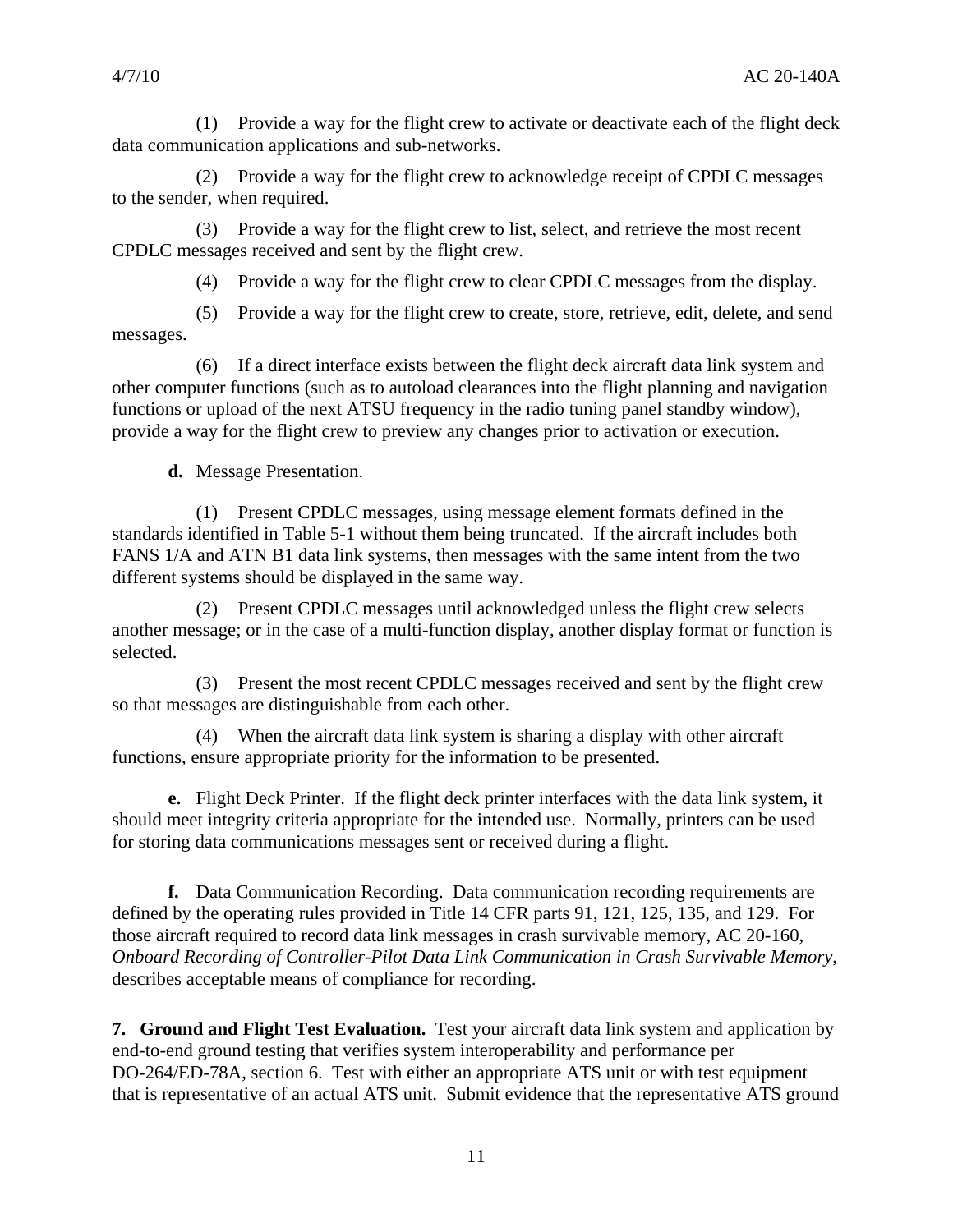test equipment demonstrates appropriate interface with the aircraft, in compliance with the interoperability and performance designators identified in Table 5-1 and Table 5-2.

# **8. Airplane/Rotorcraft Flight Manual (A/RFM) and A/RFM Supplement Wording.**

Provide a description of all the aircraft data link system operational characteristics, including what actions are expected by the flight crew for each case. You can reduce the material addressed by the A/RFM or A/RFM supplement if the information is included in other related references, such as the flight crew operating manual that is used by the operator as the basis for flight crew qualification. See AC 120-70A (or latest revision) for guidance.

**a.** Operating Limitations.

(1) Operating limitations are not necessary, provided the aircraft data link system has been shown to operate in accordance with the criteria provided in Table 5-1.

(2) Use operating limitations if it provides the basis for an alternative to satisfying the criteria contained in this AC.

**b.** Operating Procedures.

(1) Assure the operating procedures in the A/RFM or A/RFM supplement are consistent with the criteria used to demonstrate the system.

(2) You should also document the application interoperability, sub-networks and performance designators identified in Table 5-1 and Table 5-2. The following examples illustrate common capabilities:

- The FAA has approved the aircraft data link system to the criteria contained in AC 20-140A for FANS-1/A+ using VDL M2, VDL M0/A, and SATCOM (Inmarsat). The data link system meets the aircraft-allocated performance requirements of RCP 240 and type 180 (all subnetworks), and the performance requirements for continental applications (VDL M2 only). This design approval does not constitute operational authorization.
- The FAA has approved the aircraft data link system to the criteria contained in AC 20-140A for FANS-1/A+ using VDL M2, VDL M0/A, and SATCOM (Inmarsat), and for ATN B1 using VDL M2. The data link system meets the aircraft-allocated performance requirements of RCP 240 and type 180 (FANS-1/A+ using all subnetworks), and the performance requirements for continental applications (FANS-1/A+ and ATN B1 using VDL M2). This design approval does not constitute operational authorization.
- The FAA has approved the aircraft data link system to the criteria contained in AC 20-140A for ACARS ATS using SATCOM (Inmarsat). The performance of the data link system has not been evaluated. This design approval does not constitute operational authorization.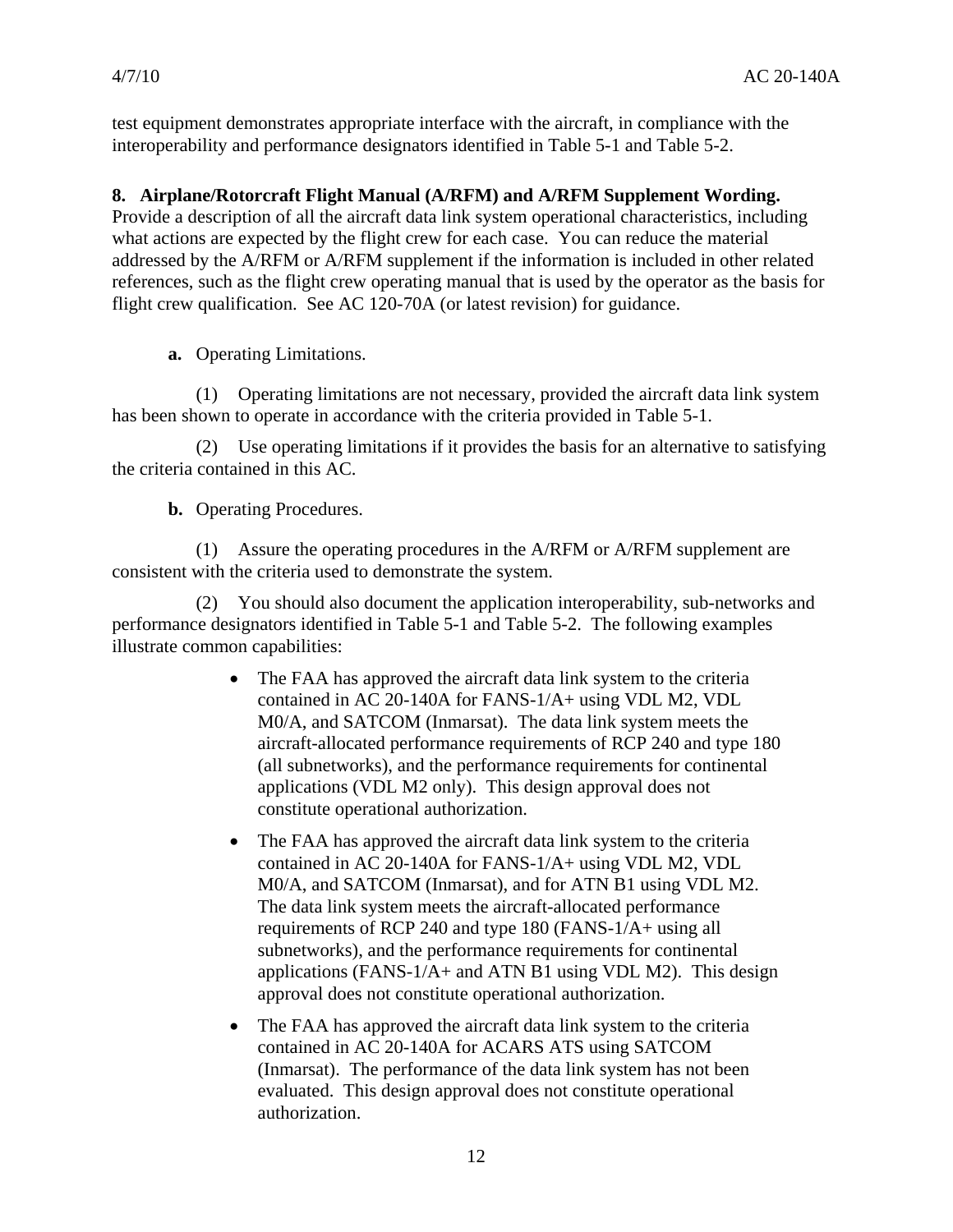(3) If the Federal Aviation Administration (FAA) approves variations to the criteria contained in this AC and these variations impact operational use of the data link system, the A/RFM should also include additional information that describes the operational impact either by reference to the applicant's already agreed upon and approved documents or as part of the A/RFM.

Susantmables

Susan J. M. Cabler Assistant Manager, Aircraft Engineering Division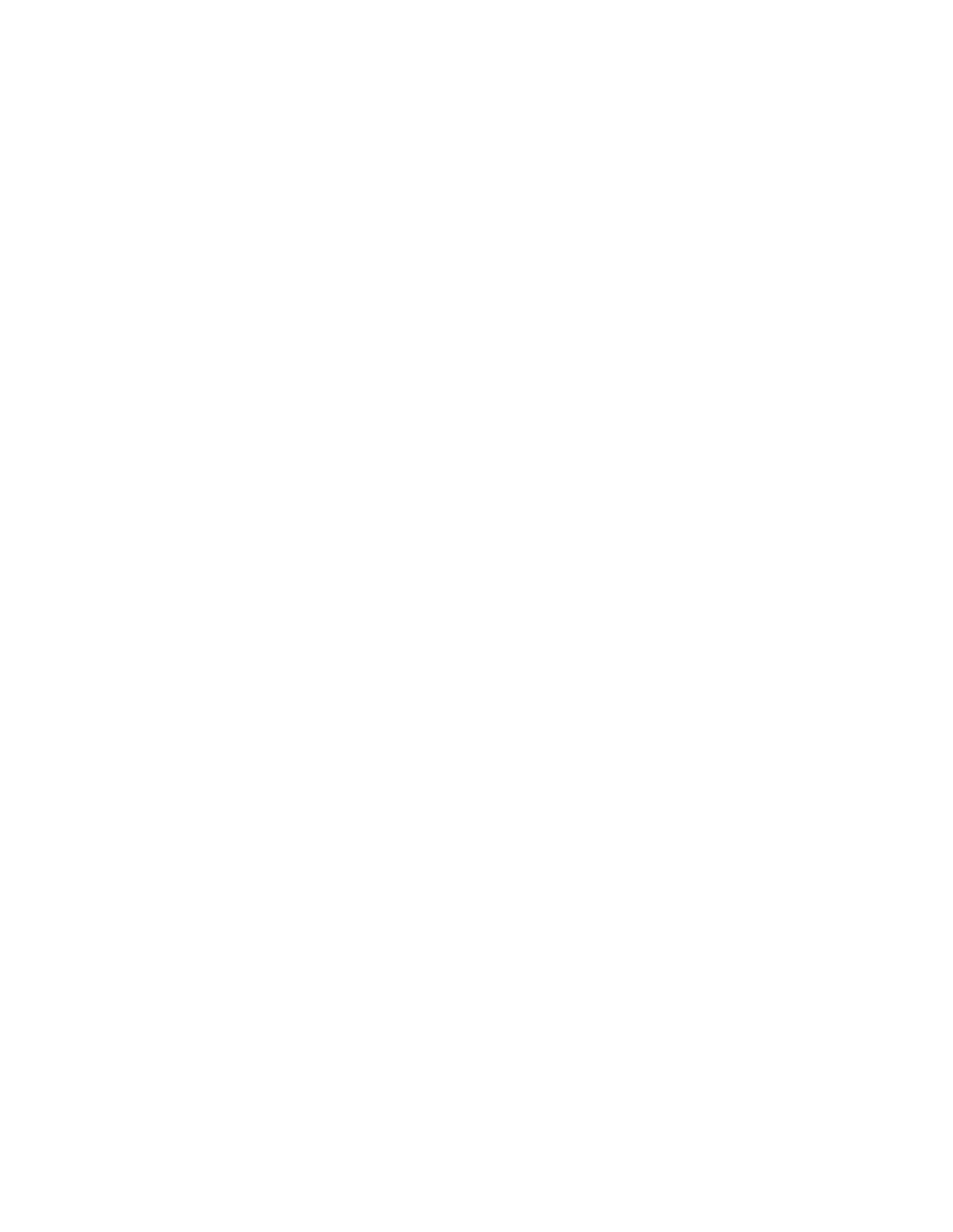# **Appendix A. Related Documents**

#### **1. International Civil Aviation Organization (ICAO) document:**

**a.** Global Operational Data Link Document (GOLD), v 1.0 expected publication in July 2010.

# **2. RTCA, Inc. Documents (RTCA DO) and European Organization for Civil Aviation Equipment (EUROCAE) documents (ED):**

**a.** RTCA DO-258A/EUROCAE ED-100A, *Interoperability Requirements for ATS Applications Using ARINC 622 Data Communications*.

**b.** RTCA DO-262A, *Minimum operational Performance Standards for Avionics Supporting Next Generation Satellite Systems (NGSS), Normative Appendix, section 2.*

**c.** RTCA DO-264/EUROCAE ED-78A, *Guidelines for Approval of the Provision and Use of Air Traffic Services Supported by Data Communications*.

**d.** RTCA DO-280B/EUROCAE ED-110B, *Interoperability Requirements Standard for ATN Baseline 1 (INTEROP ATN B1)*.

**e.** RTCA DO-290 Changes 1 and 2/EUROCAE ED-120 Changes 1 and 2, *Safety and Performance Requirements Standard for Air Traffic Data Link Services in Continental Airspace (Continental SPR Standard*).

**f.** RTCA DO-305/EUROCAE ED-154, *Future Air Navigation System 1/A (FANS 1/A) – Aeronautical Telecommunications Network (ATN) Interoperability Standard*.

**g.** RTCA DO-306/EUROCAE ED-122, *Safety and Performance Standard for Air Traffic Data Link Services in Oceanic and Remote Airspace (Oceanic SPR Standard)*.

**h.** EUROCAE ED-85A, *Data-Link Application System Document (DLASD) for the 'Departure Clearance' Data-Link Service*.

**i.** EUROCAE ED-89A, *Data-Link Application System Document (DLASD) for the 'ATIS' Data-Link Service*.

**j.** EUROCAE ED-106A, *Data-Link Application System Document (DLASD) for the 'Oceanic Clearance' Data-Link Service*.

# **3. ARINC documents:**

**a.** ARINC 618-6, *Air/Ground Character-Oriented Protocol Specification.*

**b.** ARINC 623-3, *Character-Oriented Air Traffic Service (ATS) Applications.*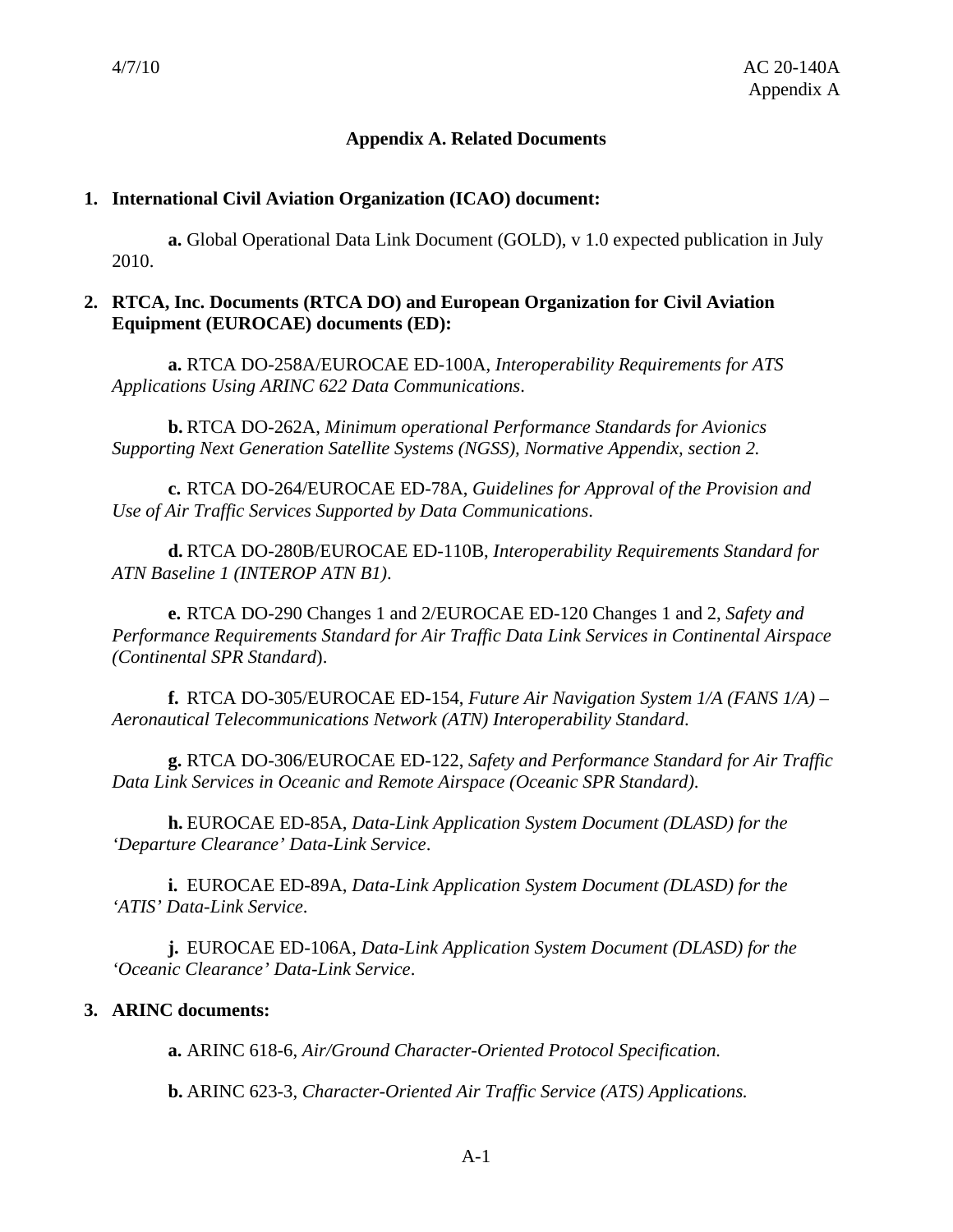**c.** ARINC 631-5, *VHF Digital Link (VDL) Mode 2 Implementation Provisions.*

**d.** ARINC 635-4, *HF Data Link Protocols.*

**e.** ARINC 702A-3, *Advanced Flight Management Computer System.*

**f.** ARINC 741P2-10, *Aviation Satellite Communication System, Part 2, System Design and Equipment Functional Description.*

**g.** ARINC 761-2, *Second Generation Aviation Satellite Communication System, Aircraft Installation Provisions.*

#### **4. FAA documents:**

**a.** AC 20-160, *Onboard Recording of Controller-Pilot Data Link Communication in Crash Survivable Memory.*

**b.** AC 120-70A, *Operational Authorization Process for use of Data Link Communication System.* 

**c.** TSO-C132, *Geosynchronous Orbit Aeronautical Mobile Satellite Services Aircraft Earth Station Equipment* 

**d.** TSO-C158, *Aeronautical Mobile High Frequency Data Link (HFDL) Equipment*

**e.** TSO-C160, *VDL Mode 2 Communications Equipment* 

#### **5. How to Get Related Documents:**

**a.** Order copies of 14 CFR parts from the Superintendent of Documents, Government Printing Office (GPO), P.O. 979050, St. Louis, MO 63197. For general information telephone (202) 512-1800 or fax (202) 512-2250. You can also get copies online at the GPO electronic CFR Internet website at www.gpoaccess.gov/cfr/.

**b.** Order copies of RTCA documents from RTCA Inc., 1828 L Street NW, Suite 805, Washington, D.C. 20036-4007. Telephone (202) 833-9339, fax (202) 833-9434. You can also order copies online at www.rtca.org.

**c.** Order copies of ICAO documents from ICAO, Customer Services Unit, 999 University St., Montreal, Quebec, H3C 5H7, Canada. Telephone +1 514-954-8022, fax +1 514-954-6077. You can also order copies online at www.icao.int/.

**d.** Order copies of Advisory Circulars (AC) from the U.S. Department of Transportation, Subsequent Distribution Office, M-30, Ardmore East Business Center, 3341 Q 75th Avenue, Landover, MD 20785. You can also get copies from our website at http://www.faa.gov/regulations\_policies/advisory\_circulars/ or www.airweb.faa.gov/rgl.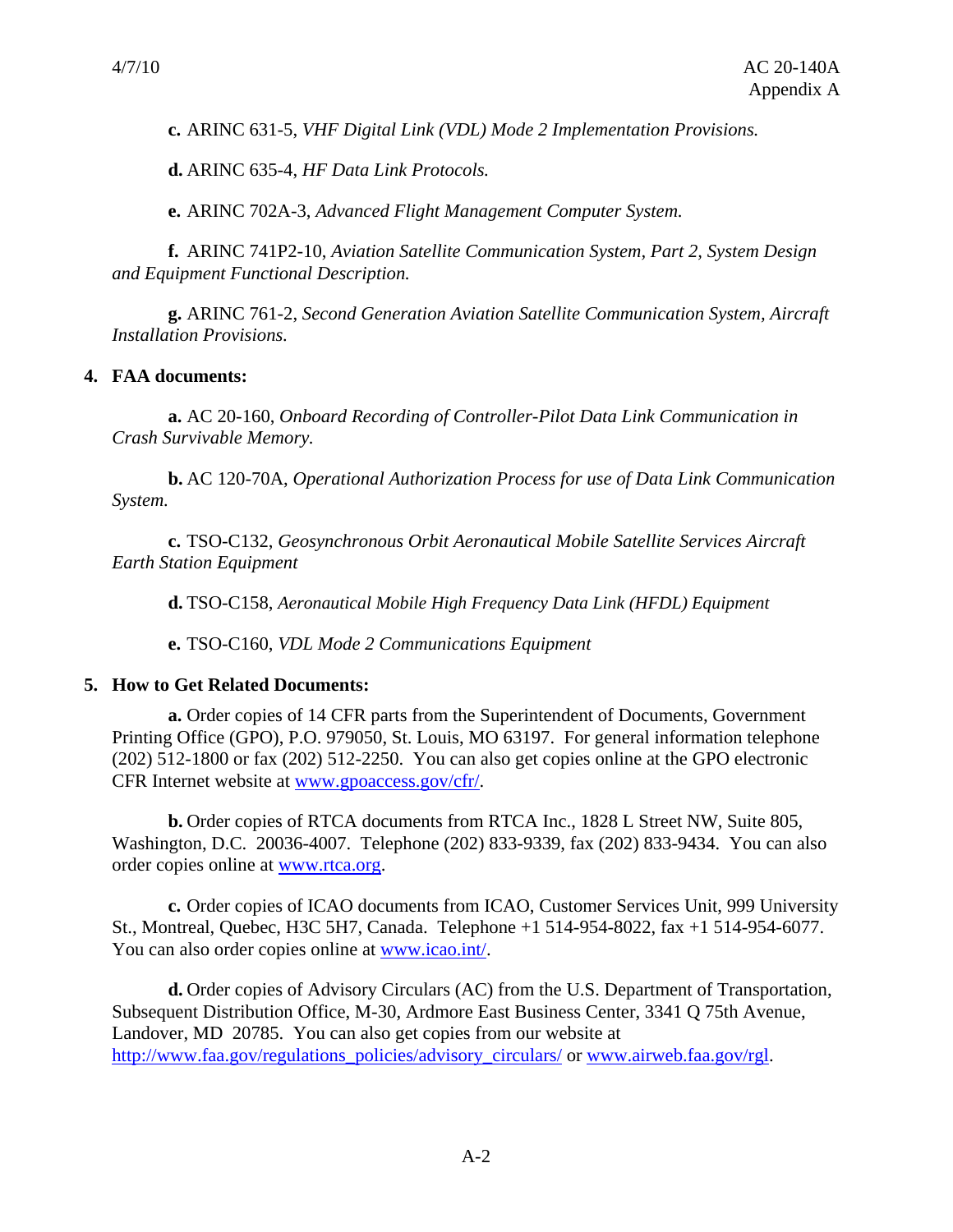**e.** You can find a current list of technical standard orders on the FAA Internet website Regulatory and Guidance Library at www.airweb.faa.gov/rgl. You will also find the TSO Index of Articles at the same site.

**f.** Order copies of ARINC documents from ARINC Incorporated, 2551 Riva Rd., Annapolis, MD. 21401. Telephone +1 800-633-6882, fax +1 410-956-5465. You can also get copies from their website at www.arinc.com.

**g.** Order copies of EUROCAE documents from EUROCAE Offices, 102, rue Etienne Dolet, 92240 Malakoff, France. Telephone +33-1-40-92-79-30, fax +33-1-46-55-62-65. You can get copies from their website at www.eurocae.net.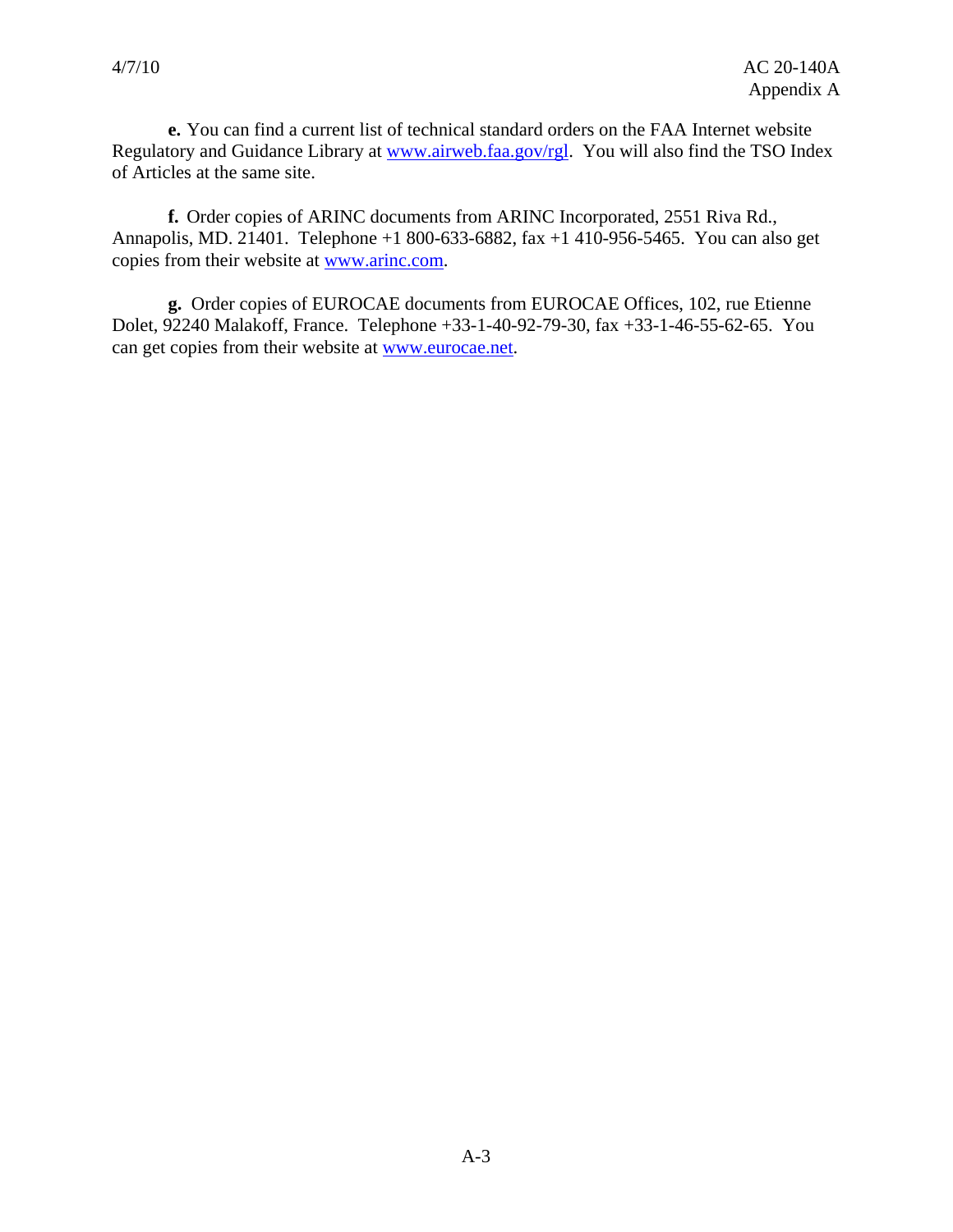# **Appendix B. List of Acronyms**

| <b>ACARS</b>      | Aircraft communications addressing and reporting system          |
|-------------------|------------------------------------------------------------------|
| <b>14 CFR</b>     | Title 14 of the Code of Federal Regulation                       |
| A/RFM             | Airplane/Rotorcraft Flight Manual                                |
| AC                | <b>Advisory Circular</b>                                         |
| <b>ACL</b>        | ATC clearance                                                    |
| <b>ACM</b>        | ATC communications management                                    |
| <b>ACO</b>        | Aircraft certification office                                    |
| ADS-C             | Automatic dependent surveillance – contract                      |
| <b>AFN</b>        | ATS facility notification                                        |
| AMC               | ATC microphone check                                             |
| <b>AOC</b>        | Aeronautical operational control                                 |
| <b>ATC</b>        | Air traffic control                                              |
| <b>ATN</b>        | Aeronautical telecommunication network                           |
| ATN <sub>B1</sub> | ATN baseline 1 (as defined in this AC)                           |
| <b>ATS</b>        | Air traffic service                                              |
| ATSP              | Air traffic service provider                                     |
| <b>ATSU</b>       | Air traffic service unit                                         |
| <b>AVLC</b>       | <b>Aviation VHF link control</b>                                 |
| CADS              | Centralized ADS-C system                                         |
| <b>CFRS</b>       | Centralized flight management computer waypoint reporting system |
| <b>CM</b>         | Context management                                               |
| <b>CPDLC</b>      | Controller pilot data link communications                        |
| <b>CSP</b>        | <b>Communication Service Provider</b>                            |
| D-ATIS            | Digital - automated terminal information service                 |
| DCL               | Departure clearance                                              |
| <b>DCPC</b>       | Direct controller-pilot communications                           |
| <b>DLIC</b>       | Data link initiation capability                                  |
| DM                | Downlink message                                                 |
| <b>DSC</b>        | Downstream clearance                                             |
| <b>EUROCAE ED</b> | European Organization for Civil Aviation Equipment documents     |
|                   |                                                                  |